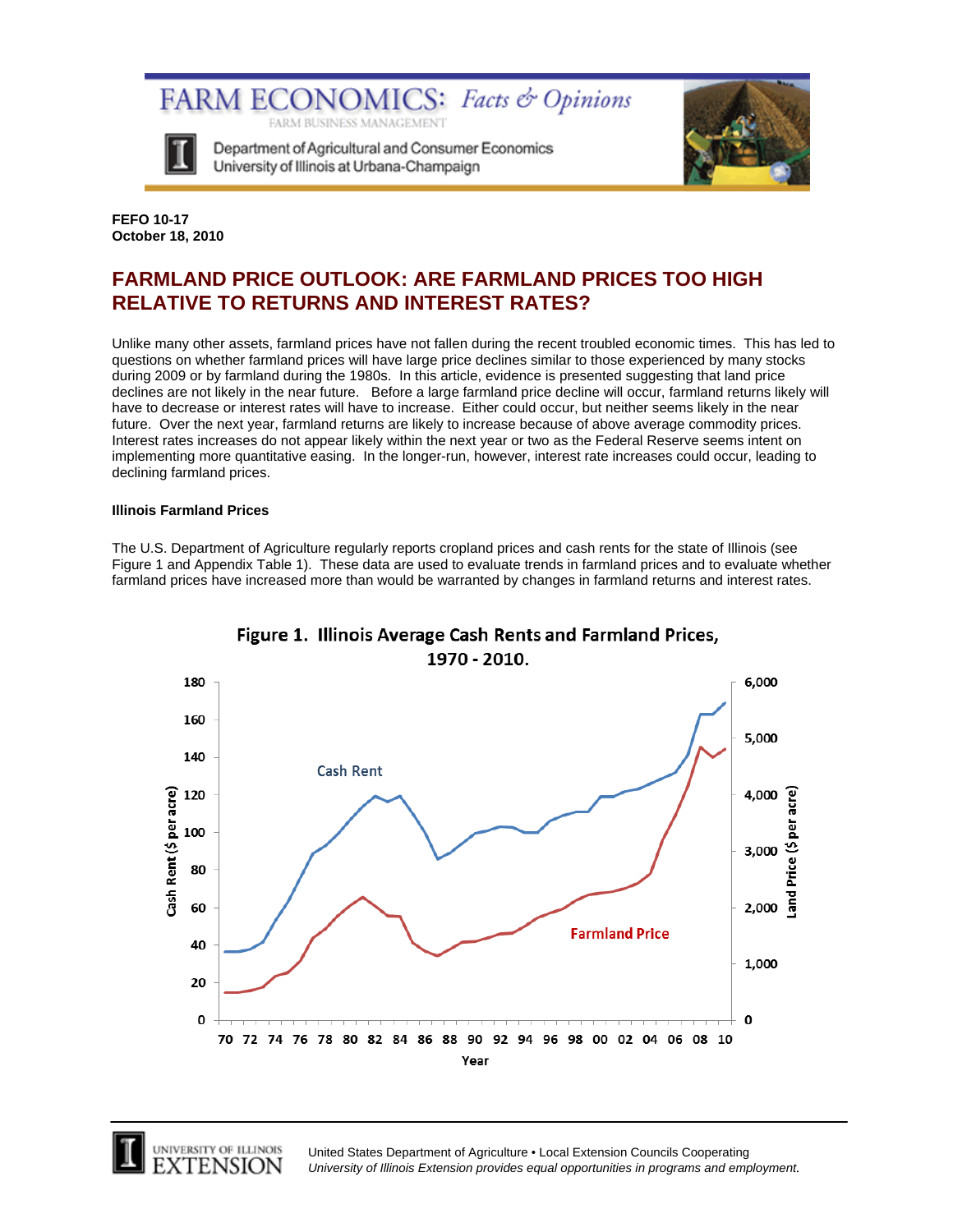The last time farmland prices declined was during the agricultural financial crisis of the mid-1980s. During this crisis, average farmland prices decreased from \$2,023 per acre in 1981 to \$1,149 per acre in 1987, a decline of 43% over a five-year period.

Between 1987 through 2004, farmland prices averaged an yearly increase of 4.8% per year. Then farmland prices entered into a period of rapid rise, increasing by an average of 15% between 2004 and 2008. These price increases were caused by demands for converting farmland to housing and other commercial uses. These development demands had a rippling effect, even impacting farmland that had no possibilities of development, as many individuals who sold farmland for development purchased farmland elsewhere, often using a 1031 exchange provision in the tax code to shelter gains from immediate taxation.

Development demands diminished greatly in 2007 and 2008. This diminished demand could have led to decreasing farmland prices; however, commodity prices increased at roughly the same time that development pressures subsided. Commodity price increases then led to higher farmland returns, providing support for farmland prices. The U.S. Department of Agriculture indicated that prices were relatively stable between 2008 and 2010: \$4,850 in 2008, \$4,670 in 2009, and \$4,820 in 2010.

## **Farmland Price and Cash Rents**

Cash rents represent the land owners' return to farmland. Like prices, cash rents have increased since 1987 (see Figure 1). Cash rents rose from \$86 per acre in 1987 to \$129 per acre in 2005, having an average yearly increase of 2%. Between 2006 and 2008, cash rent increased rapidly due to increases in commodity prices. Cash rents increased from \$129 per acre in 2005 up to \$163 per acre in 2008, an average yearly increase of 11%. The U.S. Department of Agriculture reported cash rent were relatively stable between 2008 and 2010: \$163 in 2008, \$163 in 2009, and \$169 in 2010.

While both farmland prices and cash rents have increased since 1987, farmland prices have increased faster than cash rents, as illustrated by changes in "cash returns as a percent of farmland price". In 1986, cash rent as a percent of farmland price was 8.1%, the highest level during the period between 1972 and 2010 (see Figure 2). Since 1987, cash rent as a percent of farmland price decreased, reaching a low of 3.4% in 2008. Cash rents as a percent of farmland price increased slightly to 3.5% in 2009 and 2010.



Declining rents as a percent of price may indicate concern for future farmland price increases. In essence, the return on which farmland price is based is becoming a less of a percent of farmland price. Overall, this would be expected to negatively impact farmland prices sometime in the future.

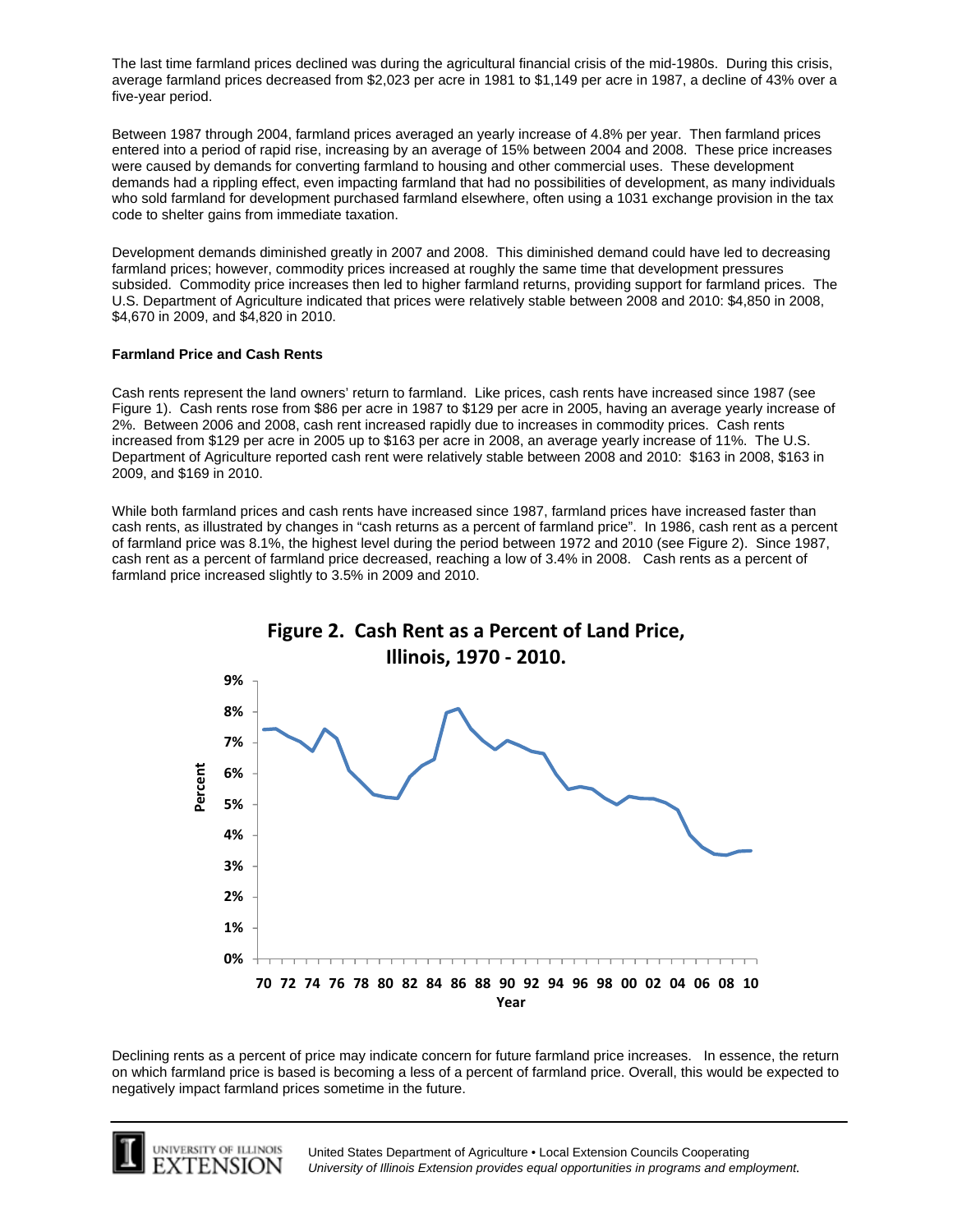#### **Falling Interest Rates**

However, falling interest rates have countered declines in cash rents relative to farmland prices. Falling interest rates tend to support increases in all asset prices – including farmland prices – for two reasons. First, declining interest rates make it easier to finance farmland purchases. As interest rates decrease, loan repayment amounts decrease, thereby increasing the demand for farmland. Second, interest rates represent returns on alternative, fixed income investments to farmland. As interest rates fall, the attractiveness of fixed income investments fall relative to farmland, thereby providing support for farmland prices.

Nominal interest rates have been on a general declining trend since the early 1980s. In 1983, the average interest rate on a 10-year constant maturity Treasury note was 13.91%. From this high, 10-year Treasury note interest rates have declined to a low of 3.26% in 2009 (see Figure 3). Treasury note rates have averaged 3.33% during the first nine months of 2010.



#### **Capitalized Values: Quantifying Joint Impacts of Cash Rents and Interest Rates**

Capitalized values are used to quantify impacts of both cash rent and interest rate changes on land values. A capitalized value represents the estimated discounted value of all future cash flows to farmland. For an asset with an infinite life, the capitalized value equals the cash rent divided by the interest rate:

Capitalized value = cash rent / interest rate on 10-year note

This formula assumes that the cash rent and interest rate remains the same throughout the future. Increases in cash rents and decreases in interest rates will increase capitalized values.

Capitalized values were calculated for each year between 1970 and 2010. These capitalized values then were compared to land prices by calculating price-to-value ratios. A price-to-value ratio equals land price divided by capitalized value. A price-to-value ratio equal to 1 indicates that land price equals capitalized value. Price-to-value ratios above one mean the land prices exceed capitalized values. Land prices may come under pressure to fall if price-to-value ratios become high, indicating that fundamental factors are not supporting land prices.

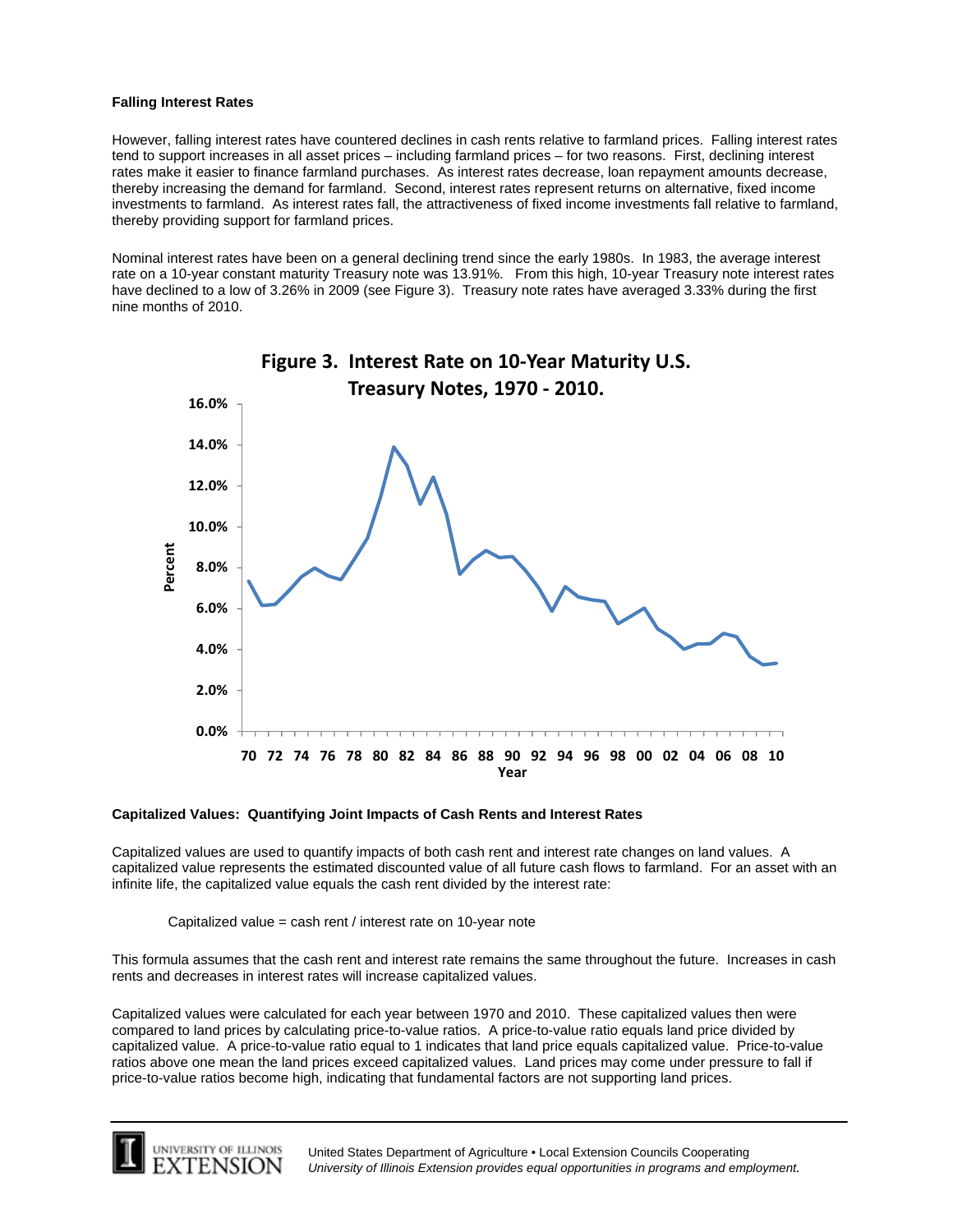The calculation of price-to-value ratios are illustrated for 2010 (see Appendix Table 1 for all capitalized values). In 2010, cash rent was \$169 per acre and the 10-year Treasury note rate was 3.33%, giving a capitalized value of \$5,075 per acre (\$169/.0333). In 2010, the average Illinois price was \$4,820, giving a 2010 price-to-value ratio is .95 (\$4,820 land price / \$5,075 capitalized value). This means that land price is 95% of capitalized value.

The 2010 price-to-value ratio can best be interpreted relative to its historical levels (see Figure 4). Between 1970 through 2010, the highest price-to-land price ratios occurred during the 1980s. Price-to-value ratios were 2.19 in 1980, 2.67 in 1981, and 2.20 in 1982. This was the period immediately before the dramatic fall in land prices during the 1980s. Between 1980 and 1982, the high price-to-value ratio indicated that land prices were not supported by fundamental economic factors such as farmland returns or interest rates.



Between 1990 and 2010, the price-to-value ratio averaged 1.07, indicating that farmland prices were reasonably in line with cash rents and interest rates. Since 1990, the highest price-to-value ratios occurred in 2006 and 2007, the period immediately after land prices increased due to urban development pressures. Price-to-value ratios were 1.32 in 2006 and 1.36 in 2007. At this point, there was some concern that farmland prices were above those supported by cash rents and interest rates. In 2008, cash rents increased bringing capitalized values to line with prices. The 2010 price-to-value ratio of .95 indicates that price is in the proper relationship to current cash rent and interest rate.

### **Importance of Interest Rate Declines on Land Value Increases**

A great deal of focus is deservedly given to cash rents and farmland returns when examining the outlook for farmland prices. This focus, however, may ignore the importance that interest rate declines have played in increasing farmland prices. Capitalized values indicate that land prices would be much lower had not interest rates declined.

To illustrate, capitalized values are compared for 1990 and 2010. The capitalized value was \$1,163 per acre in 1990 and \$5,073 per acre in 2010. The 1990 capitalized value, based on a \$99 per acre cash rent and an 8.55% Treasury rate, is \$1,163 per acre (\$99 / .0855). The 2010 capitalized value, based on a \$169 per acre cash rent and a 3.33% interest rate, is \$5,075 per acre (\$169 / .0333). Suppose that interest rates did not decline between 1990 and 2010. Then the 2010 capitalized value would be based on the 1990 rate of 8.55%, giving a capitalized value of \$1,976 (\$169 / .0855). Had not interest rates declined, the 2010 capitalized value would be over \$3,098 per acre lower than its current value (\$3098 difference = \$5,075 capitalized value in 2010 - \$1,977 capitalized value using an 8.55% rate).

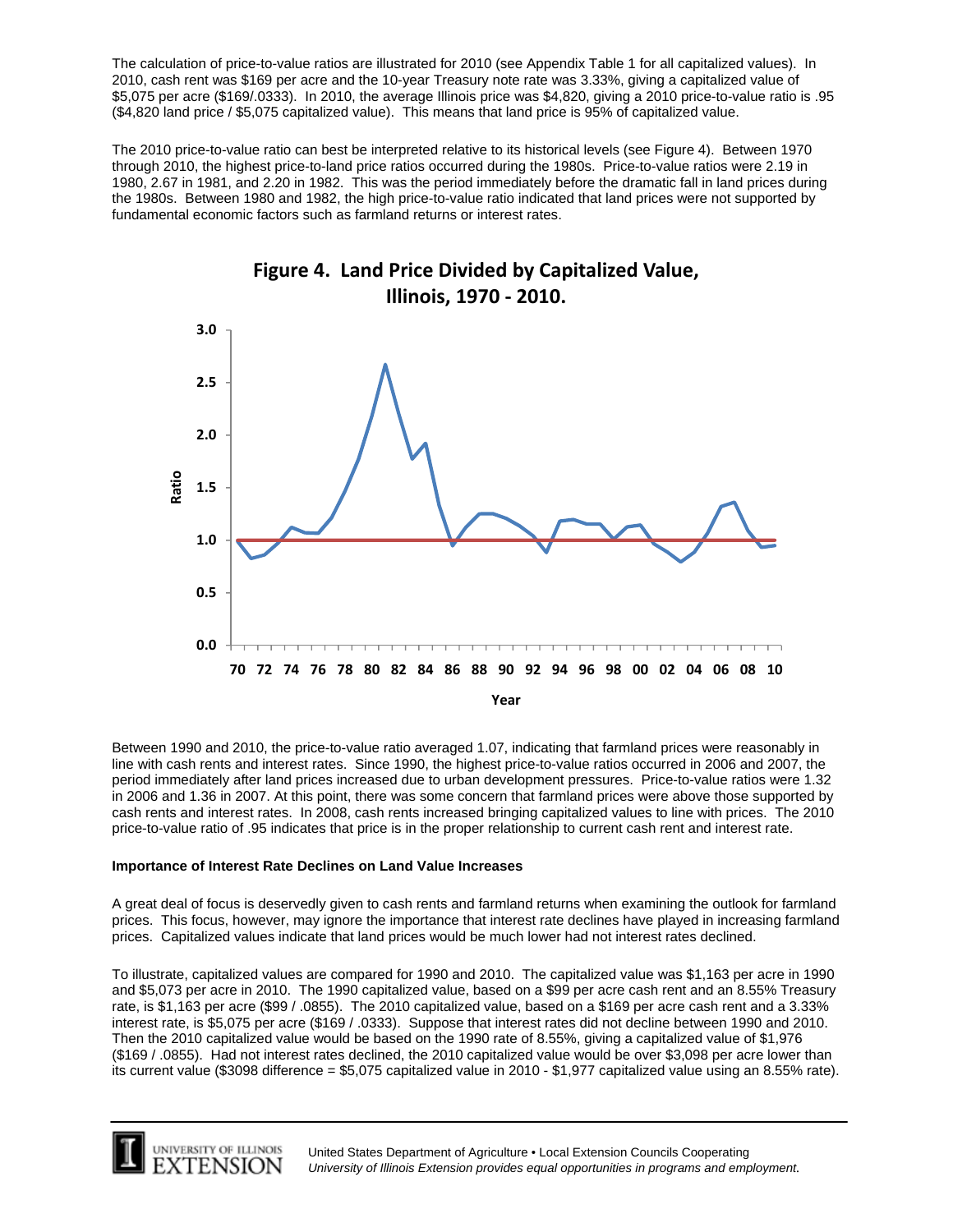#### **Farmland Price Outlook**

Current farmland prices are in line with cash rent and interest rate levels. Hence, farmland prices in the future will be impacted by changes in farmland returns and interest rates rather than by adjustments back to fundamental relationship indicated by cash rents or interest rates.

At this point, farmland returns and cash rents appear to be under no downward pressure over the next several years. In fact, recent commodity price increases likely will cause cash rents to increase. These rental increases may support farmland price increases over the next several years. Farmland price increases in the 3% range over the next year would cause prices to still be in line with capitalized values.

Corn and soybean prices will decline in the future from their current levels of over \$5.00 per bushel for corn and over \$11.00 per bushel for soybeans. Price declines could occur because of yields near or above average leading to building of stocks. Moreover, other factors – such as changes in demand and changes in government policy – could lead to lower commodity prices. Like in the past, farmland returns will be variable and will experience low periods in the futures. However, the long-run return outlook for crop production generally is favorable due to increasing use of commodities in developing countries.

In my opinion, the longer run risk for a large farmland prices decrease comes more from interest rate increases than from farmland return declines. At this point, further interest rate declines seem unlikely because interest rates already are at very low levels compared to historical averages. Moreover, there does not appear to be any upward pressures on interest rates currently. The Federal Reserve has indicated that it will continue policies, such as quantitative easing, that keep interest rates low. Sometime in the future, though, the Federal Reserve will have to end expansionary monetary policies and enter a period of tightening. At this point, interest rates could increase.

Two notes on interest rate increases. First, it will not take much of an increase in interest rates to put downward pressure on land prices. For example, the 2010 capitalized value is \$5,075, based on a \$169 per acre cash rent and a 3.33% Treasury note rate. An 1% increase in interest rate to 4.33% reduces capitalized value to \$4,112, a decrease of \$961 per acre. From a historical standpoint, a 4.33% rate on a Treasury note is still not a high interest rate. Hence, even modest interest rates more towards historical average levels could lead to downward pressure on farmland prices.

Second, when interest rates rise, they may do so quickly. For example, interest rates increased 4.47% in a two-year period from 1979 to 1981. This suggests that when downward pressure does come from interest rate increases, that pressure may come in dramatic fashion.

### **Summary**

Currently, farmland prices in Illinois are in line with historical relationships suggested by capitalized values. These capitalized values take into consideration cash rent and interest rate levels. The rise in commodity prices experienced this summer and fall likely will lead to upward pressure on cash rents, thereby leading to higher farmland prices.

There are always concerns about farmland price declines. At this point, interest rate increases could lead to downward pressure on farmland prices.

Submitted by: Gary Schnitkey, Department of Agricultural and Consumer Economics, University of Illinois